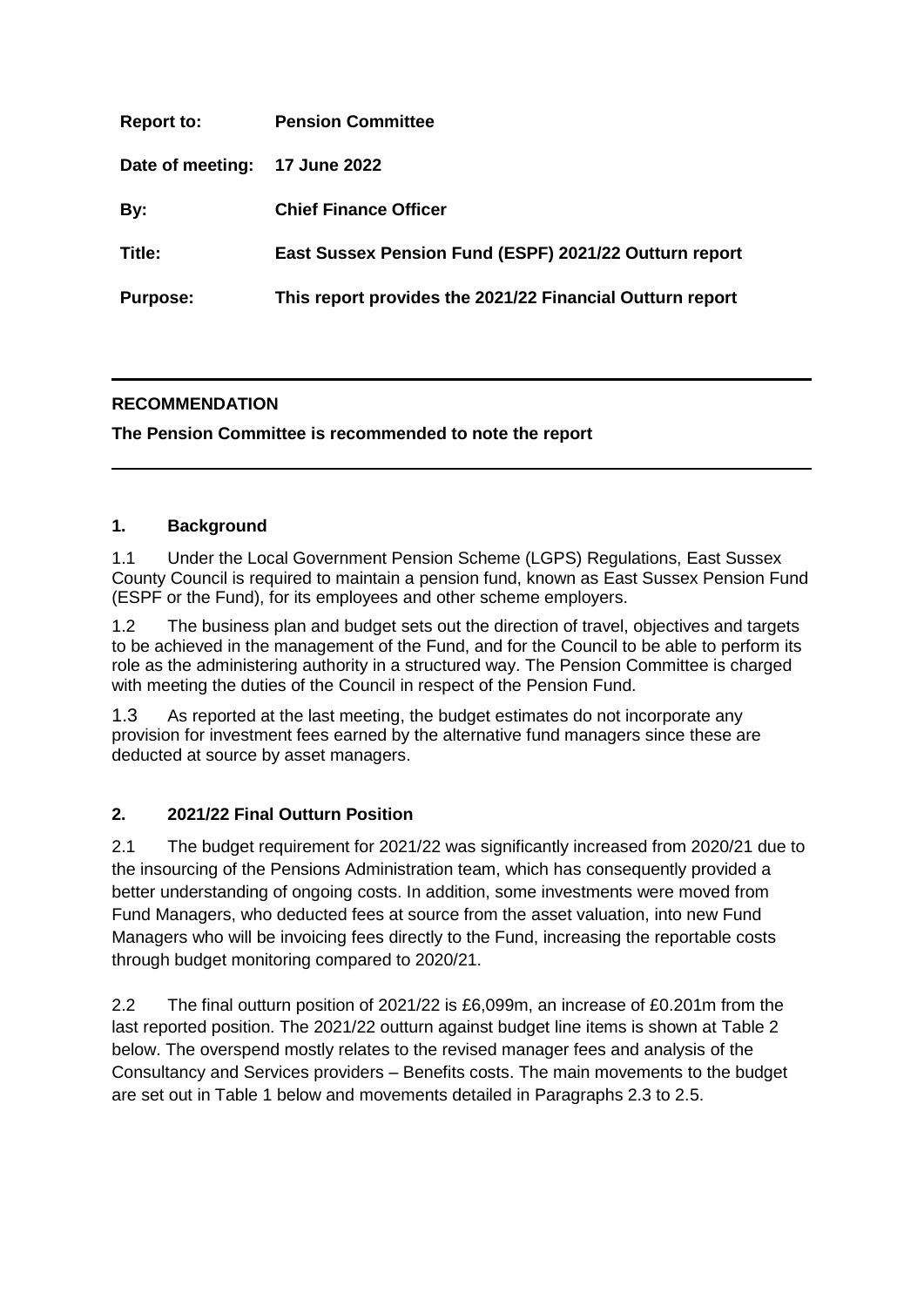#### **Table 1**

|                                                                         | 2021/22<br>Q3<br><b>Forecast</b><br><b>Outturn</b> | 2021/22<br><b>Q4 Actual</b><br><b>Outturn</b> | <b>Variance</b><br>from last<br>reported<br>position |
|-------------------------------------------------------------------------|----------------------------------------------------|-----------------------------------------------|------------------------------------------------------|
| Investment Manager Fee Invoices para 2.3                                | 2,874                                              | 3,210                                         |                                                      |
| <b>East Sussex County Council charges</b><br>(Oversight and Governance) | 243                                                | 279                                           | 36                                                   |
| East Sussex County Council charges<br>(Administration)                  | 203                                                | 150                                           | (53)                                                 |
| <b>East Sussex County Council charges</b><br>Total (para 2.4)           | 446                                                | 429                                           | (17)                                                 |
| Consultancy & Service Providers - Benefits<br>para 2.5                  | 234                                                | 156                                           | (78)                                                 |
| <b>Other Minor movements</b>                                            | 2,344                                              | 2,304                                         | (40)                                                 |
| Total                                                                   | 5,898                                              | 6,099                                         | 201                                                  |

2.3 An increase of £336,000 is being reported in the outturn for 2021/22 the rationale for this increase is due to rebates for an investment manager fee that is deducted at source being included in the previous quarters data. As we do not include in this report the fees deducted at source these fee rebates have now been removed from the investment management fees shown in the report. With this adjustment the investment management fees are still £103,000 less than the original budget and the reason for this underpayment is to do with the market volatility created by the increase in inflation and the war in Ukraine which has lowered the value of the assets. Investment manager fees are linked to the underlying value of the assets so when the value of our assets go down the fees payable to managers decreases.

2.4 The Charge to Fund for East Sussex County Council charges (in total) was £17,000 lower than the previous forecast, however the split between Oversight and Governance administration has changed more significantly (£36,000 greater charge to oversight and Governance a reduction of £53,000 to the Administration charge). This was due to a review of the charges once we had received all the information from the Council and these were subsequently reallocated.

2.5 The outturn for the consultancy and service providers - benefits line consists of several projects that span financial year end periods. The forecast outturn position provided at the last meeting contained the total projected costs for these projects and not the solely the costs associated with the current financial year. This has resulted in a £78,000 underspend on this item some of these projects are the annual allowance, GMP, Mortality and McCloud. These costs are included in the projects budget for 2022/23.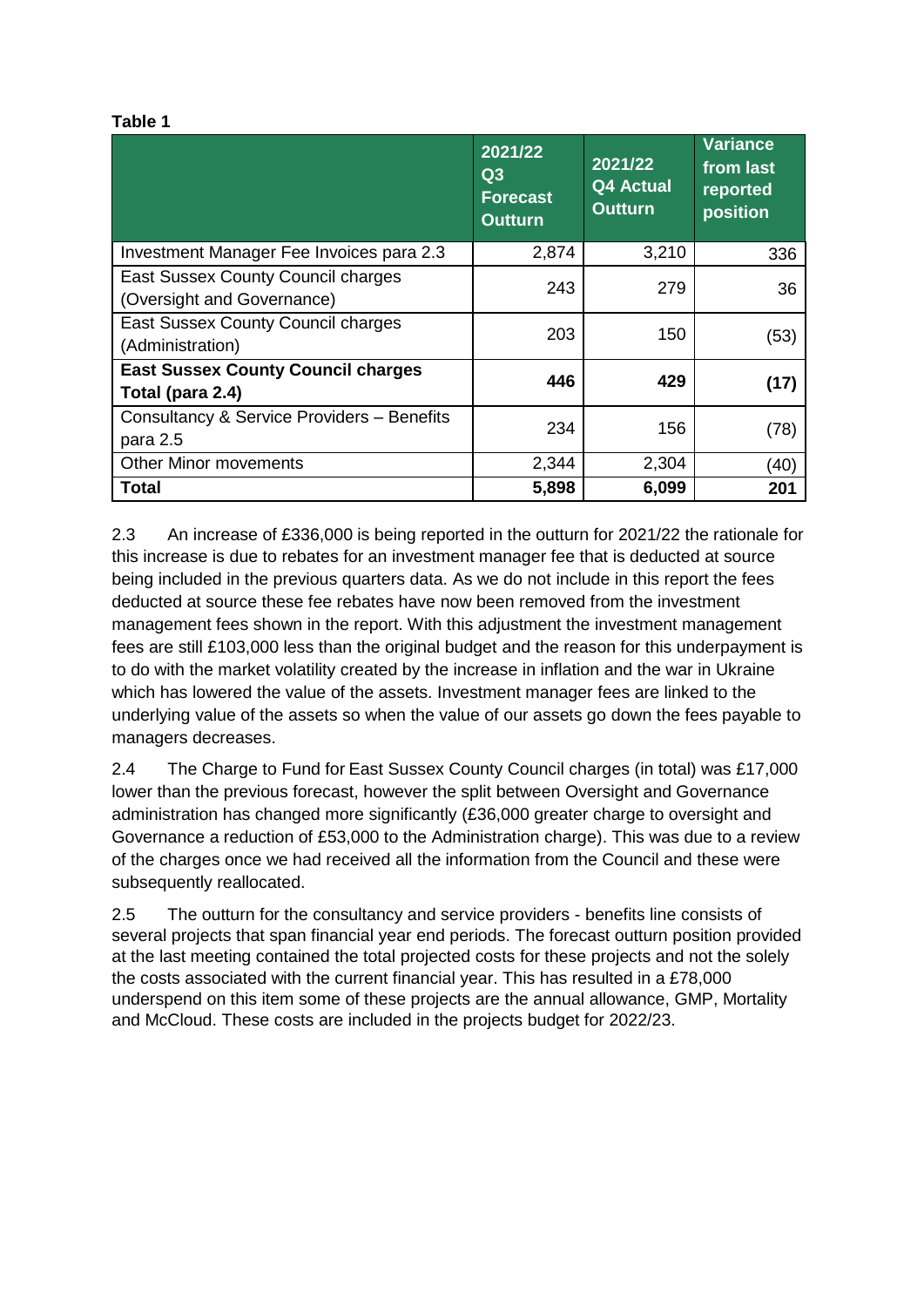# **Table 2 2021/22 Outturn Report**

| 2020/21<br>Outturn | Item                                                  | 2021/22<br><b>Budget</b> | 2021/22<br><b>Actual</b> | 2021/22<br>Forecast | Variance to Q3<br>Forecast |
|--------------------|-------------------------------------------------------|--------------------------|--------------------------|---------------------|----------------------------|
|                    |                                                       |                          | Outturn Q4               | Outturn Q3          | <b>Outturn</b>             |
| £000               |                                                       | £000                     | £000                     | £000                | £000                       |
|                    | <b>Pension Fund Staff Costs</b>                       |                          |                          |                     |                            |
| 592                | <b>Fund Officers</b>                                  | 1,756                    | 1,234                    | 1,234               |                            |
| 53                 | <b>Recruitment costs</b>                              | 12                       | $\overline{2}$           | $\overline{2}$      |                            |
| 645                | <b>Sub Total</b>                                      | 1,768                    | 1,236                    | 1,236               |                            |
|                    | <b>Pension Fund Oversight and Governance</b>          |                          |                          |                     |                            |
| 341                | <b>Actuarial Fund Work</b>                            | 250                      | 55                       | 52                  | 3                          |
| 87                 | <b>Actuarial Employer Work</b>                        | 100                      | 57                       | 79                  | (22)                       |
| (64)               | Employer reimbursement                                | $-100$                   | (38)                     | (66)                | 28                         |
| $\overline{2}$     | <b>Training Costs</b>                                 | 10                       | 8                        | 15                  | (7)                        |
| 40                 | External Audit - Grant Thornton                       | 30                       | 47                       | 35                  | 12                         |
| 190                | East Sussex County Council charges                    | 286                      | 279                      | 243                 | 36                         |
| 285                | <b>Legal Fees</b>                                     | 165                      | 56                       | 65                  | (9)                        |
| 157                | <b>Subscriptions and Other Expenses</b>               | 72                       | 70                       | 79                  | (9)                        |
| 1,038              | <b>Sub Total</b>                                      | 813                      | 534                      | 502                 | 32                         |
|                    | <b>Investment activities</b>                          |                          |                          |                     |                            |
| 221                | <b>Investment Advice</b>                              | 192                      | 216                      | 195                 | 21                         |
| 37                 | <b>ESG Advice</b>                                     | 25                       | 21                       | 25                  | (4)                        |
| 61                 | Custodian                                             | 75                       | 139                      | 151                 | (12)                       |
| 80                 | <b>ACCESS</b>                                         | 93                       | 110                      | 103                 | $\overline{7}$             |
| 2,365              | Investment Manager Fee Invoices                       | 3,313                    | 3,210                    | 2,874               | 336                        |
| 2,764              | <b>Sub Total</b>                                      | 3,698                    | 3,696                    | 3,349               | 347                        |
|                    | <b>Pension Administration</b>                         |                          |                          |                     |                            |
| 894                | <b>Orbis Business Operations Support Services</b>     |                          |                          |                     |                            |
|                    | East Sussex County Council charges A                  | 237                      | 150                      | 203                 | (53)                       |
| 282                | System Services and License                           | 346                      | 98                       | 89                  | 9                          |
| 90                 | <b>Consultancy &amp; Service Providers - Benefits</b> | 100                      | 156                      | 234                 | (78)                       |
|                    | Admin operational support services                    | 225                      | 218                      | 244                 | (26)                       |
| 183                | <b>Other Expenses</b>                                 | 18                       | 14                       | 46                  | (32)                       |
|                    | Other Income                                          |                          | (3)                      | (5)                 | $\overline{2}$             |
| 1,449              | <b>Sub Total</b>                                      | 926                      | 633                      | 812                 | (179)                      |
| 5,896              | <b>Total</b>                                          | 7,205                    | 6,099                    | 5,898               | 201                        |